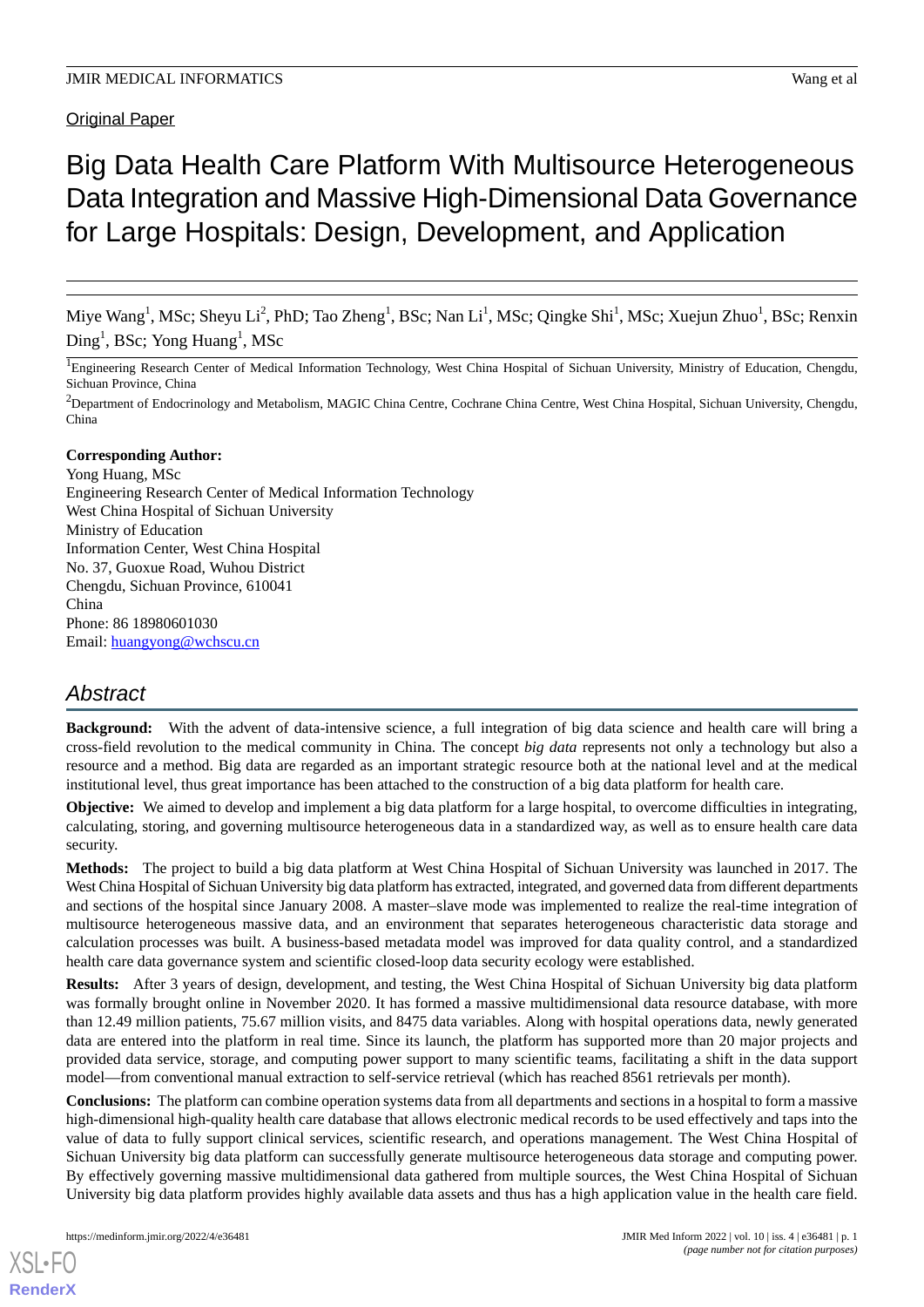The West China Hospital of Sichuan University big data platform facilitates simpler and more efficient utilization of electronic medical record data for real-world research.

(JMIR Med Inform 2022;10(4):e36481) doi: [10.2196/36481](http://dx.doi.org/10.2196/36481)

#### **KEYWORDS**

big data platform in health care; multisource; heterogeneous; data integration; data governance; data application; data security; data quality control; big data; data science; medical informatics; health care

# *Introduction*

#### **Background**

Emerging technologies, such as big data, the Internet of Things, cloud computing, and artificial intelligence, are profoundly changing medical and health care service models. Health and medical data sets, which are typically large with rapid growth, diverse data structure, multidimensional value density, high requirements of data credibility, and high concerns over data security, are often called health care big data. The term *big data* is used to represent not only a technology but also a resource and a method—a big data platform is a system and a tool that integrates data, tools, apps, and service.

Driven by national policies, high-income countries in Europe, such as the United Kingdom [[1\]](#page-12-0), and in North America, such as the United States [\[2](#page-12-1)], took the lead in building big data platforms for health care [[3\]](#page-12-2). For example, Britain's comprehensive platform integrates and applies data from 12 categories, including health, medical care, transportation, and environment, to support government decision-making [[3\]](#page-12-2). The Big Data Analytics Platform built by the Czech Republic meets the data analysis requirements of its national public health service [\[4](#page-12-3)]. In recent years, China has built a national-level health information platform that can be connected to provincial-level health information platforms for data integration [[5\]](#page-12-4).

In addition to national-level big data platforms in health care that are driven by policies, large health care institutions have also built big data platforms to suit their own management needs. At present, a medium-sized health care institution in China generates 1 to 20 TB of health care data, and a large health care institution generates 300 TB to 1 PB of health care data every year. Some hospitals have used big data technology to build hospital-level scientific research platforms—for example, Ninewells Hospital and Medical School in the United Kingdom developed a research data management platform [\[6](#page-12-5)], Asan Medical Center in South Korea developed a clinical trial management system based on integrated data [\[7](#page-13-0)], and the People's Hospital of Peking University in China developed a hospital-wide big data platform for clinical research [[8\]](#page-13-1)—or to build hospital-wide data integration platform—for example, the Third Hospital of Peking University [[9](#page-13-2)] and the Second Affiliated Hospital of Guangzhou University of Traditional Chinese Medicine [[10](#page-13-3)]. Most hospitals use big data technology in analytics platforms for diseases (eg, for nasopharyngeal carcinoma [\[11](#page-13-4)]), gastrointestinal conditions [[12\]](#page-13-5), cancer [[13\]](#page-13-6), and cardiomyopathies [\[14](#page-13-7)].

Meta-analyses [\[15](#page-13-8)-[18\]](#page-13-9) have found that big data platforms in health care have had great impacts on have had great impacts on medical technology, medical service quality, and medical costs, but the actual construction process is not easy, with challenges arising in data structurization, security, standardization, storage, processing, and management [\[15](#page-13-8),[16\]](#page-13-10). As a result, the value mined from this type of data is currently limited [[17\]](#page-13-11), and in China, health care data utilization is still in the early stage [[18\]](#page-13-9), which necessitates the improvement of health care big data governance.

#### **Objectives**

Health care data generated in large hospitals include (1) electronic medical records of clinical diagnosis and treatment, which contain diagnoses, prescriptions, surgical treatments, and examination findings; (2) data derived from health management or clinical research activities, including follow-up information, gene sequencing data, and physical examination data; (3) data related to hospital management, including patient wait times, bed turnover rate, medical equipment utilization efficiency, and revenue; and (4) data derived from web-based diagnosis and treatment services [\[19](#page-13-12)]. To make better use of medical data, the first task is to build a big data platform for data collection and governance to generate high-quality data assets. This will enable in-depth data analysis and mining, as well as the formation of rules of knowledge, allowing big data methods to benefit clinical practice, scientific research, and hospital management.

In addition to the technical considerations for platform construction, data management in large hospitals must take into account by data service management. Special attention should be paid to patient privacy protection and ethical concerns on data use. A hospital data platform is generally built for a specific purpose, such as scientific research, operations, data integration, or analysis, but large hospitals often require a comprehensive data platform—one that meets needs for medical treatment, education, scientific research, and management.

The overall objective of this study was to develop and implement a health care big data platform for a large hospital in China, with data governance as the core concept, to solve difficulties related to integration, calculation, storage, standardization, and security for multisource heterogeneous medical data. This platform will integrate the data from all operation systems in a hospital to generate high-quality data assets and form a massive high-dimensional medical database that can comprehensively support the clinical activities, scientific research, and management of the hospital.

From a technical aspect, construction of a big data platform needs to solve the following problems that are unique to the health care industry: (1) integration of multisource

 $XSI - F($ **[RenderX](http://www.renderx.com/)**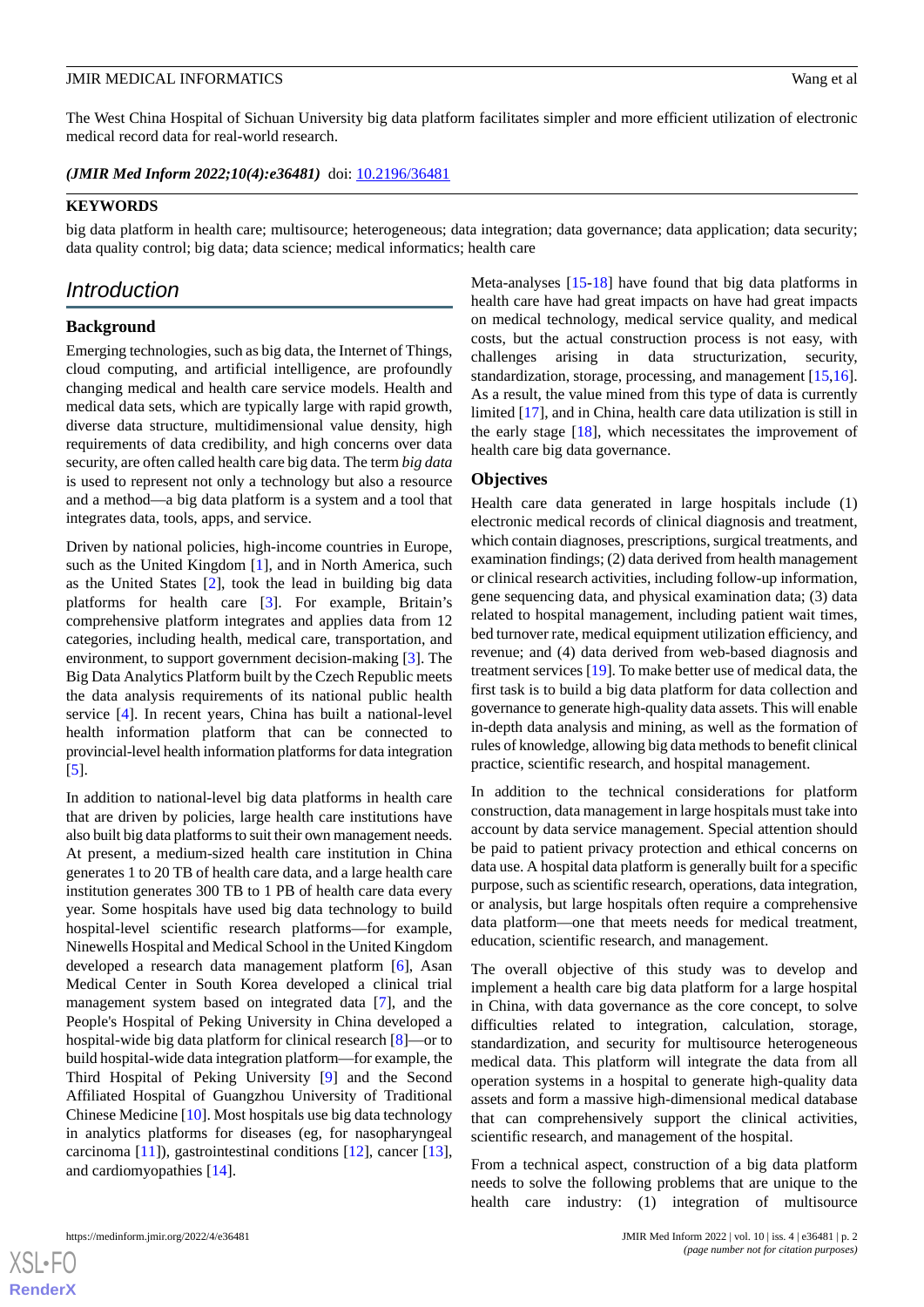heterogeneous data from multiple independent information systems within the hospital; (2) computing power requirements brought by the development of machine learning and deep learning during data application; (3) difficulties in analyzing and utilizing information data (due to nonuniform data standards, inconsistent use of a master patient index, and the fact that most electronic medical records in China are written in natural language, it is impossible to directly analyze and use existing information data, and as a result, semantic interoperability must be improved with the use of medical terminology) and (4) data security and patient privacy protection.

# *Methods*

# **Overview**

The West China Hospital of Sichuan University (WCH) built a health care big data platform, which is referred to as the WCH-BDP or *the platform* hereafter. WCH is a world-renowned large hospital with more than 4800 beds and approximately 15,000 outpatients on average per day. WCH's electronic medical record system was built in 2007; therefore, it has been in use for 14 years. The hospital has more than 100 departments and sections, and their clinical activities generate a massive amount of data.

Traditional information technology can no longer handle massive amounts of data that are continuously growing, causing difficulties in effectively integrating multisource heterogeneous data, the serious problem of isolated data islands, bottlenecks in data storage and calculation, difficulties in structurally utilizing medical records written in Chinese semantics, and high technical barriers in mining data from images, videos, and files. In 2017, WCH launched a hospital-wide health care big data platform project to address these difficulties.

The project focuses on the design and development of the platform architecture and does not involve any study of clinical data, so ethical declarations are not applicable.

# **Project Organization**

The first step of platform construction was organizing a project management team. To ensure the performance of the platform, WCH set up 2 working groups—one for platform construction, and the other for platform management. The construction working group included the chief platform architect, information technology experts, system engineers, and data engineers. The

hospital information center was responsible for building the platform. The construction working group focused on the following: (1) the application objectives of the platform, (2) data integration method and scope, (3) master patient index strategy, (4) reference standards for medical terms, (5) scope of the master data, (6) data model structure, and (7) system implementation and training. Project meetings were held weekly and status meetings were held monthly to summarize the progress of the phases until the platform was launched. The discussions in these meetings provided a solid foundation for platform design and development. After the launch of the platform, the construction working group also conducted regular training on system functions, maintenance, and the help manual.

The management working group included all stakeholders, such as the chief information officer, hospital management users, clinical users, and scientific research users. The management group was the data governance committee responsible for organizing and overseeing all data-related work, including data definitions, data benchmarking, data quality control, and data security, after the launch of the platform. The committee was in charge of formulating related management systems, work collaboration mechanisms, and procedure standardization.

# **WCH-BDP Framework Design Strategy**

The convergence of multisource heterogeneous data from all operation systems in the hospital was necessary to ultimately provide data to different medical services [\(Figure 1](#page-3-0)). Therefore, the design strategy was to use computing and storage devices with enough capacity to integrate data into the corresponding physical resources, with separate storage and computing processes based on the characteristics of the modality (eg, clinical data, image data, or genomic data). A data repository was built using data governance methods to meet the needs of different subject fields. The platform had to be able to combine all data service supports, such as data security service, terminology service for data governance, search engine service, virtualization service, and artificial intelligence service—all of which rely on the computing power and storage capacity of physical devices and data resources. Solutions for data integration and governance were core aspects of the construction process. Data governance, which is the core of data management and the basis for standardizing disordered data into highly available data, includes master index data governance, master data governance, metadata governance, data security management, and data quality control management [[10](#page-13-3)[,20](#page-13-13),[21\]](#page-13-14).

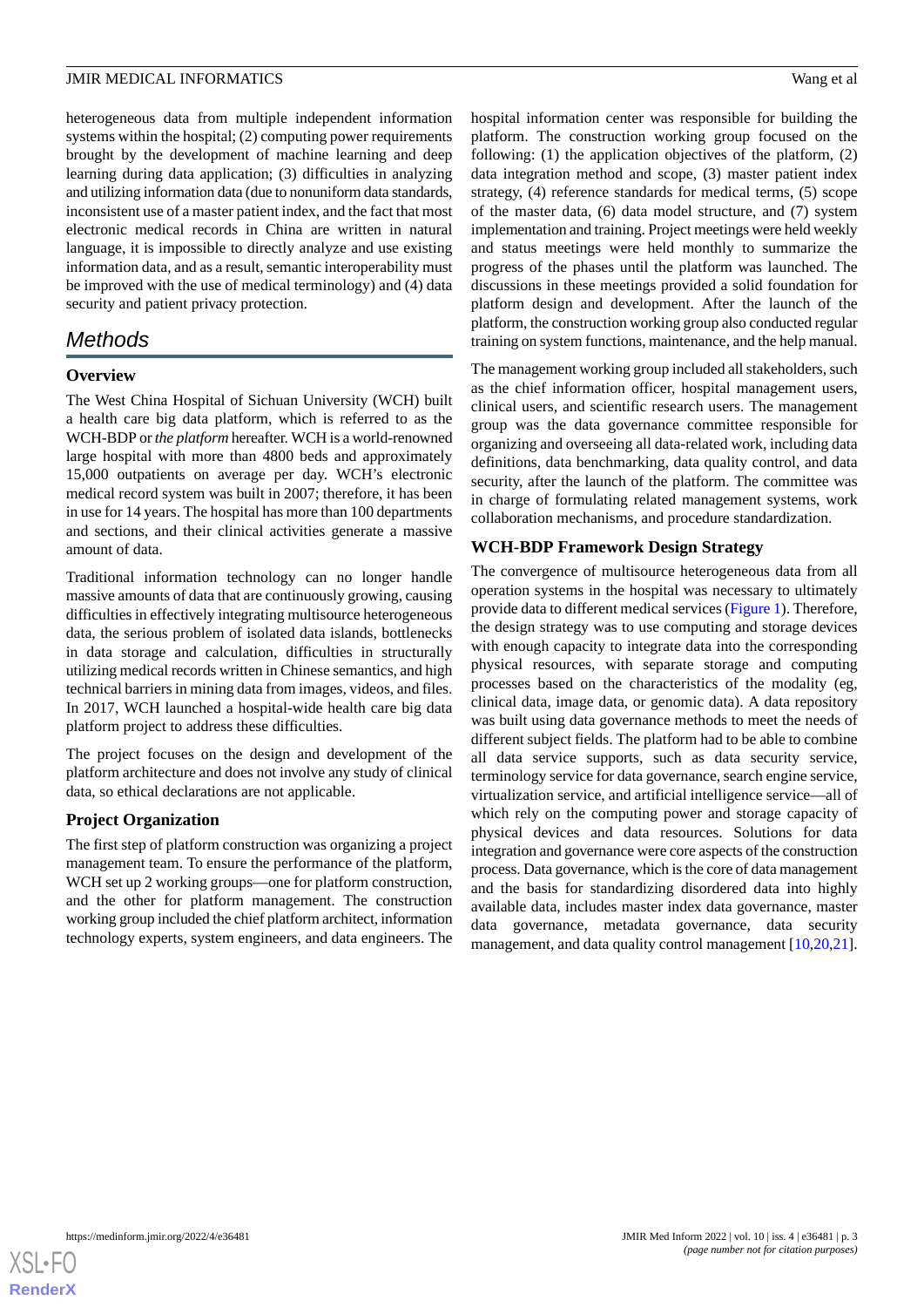<span id="page-3-0"></span>Figure 1. Big data platform architecture.



# **Data Storage and Calculation**

Massive data were collectively stored in the storage devices of the WCH-BDP. To better support data analysis, storage and calculation environments were designed and provided according to the characteristics of each data modality. Generally, the amount of data structuration is negatively correlated with storage space and computing power (ie, the greater the data structuration, the lower the requirements for storage space and computing power) ([Figure 2\)](#page-4-0). Hence, data that are poorly structured require more storage space and stronger computing power.

Highly structured data do not require much storage space. They can be stored on a distributed storage device, and computations can be effectively run by conventional central processing units.

Semistructured data, such as the records of a patient's major complaint, disease history, examination findings, and examination conclusions in Chinese electronic medical records do not occupy much storage space and can be stored in distributed storage devices. However, these data require natural language processing for analysis; therefore, both general graphics processing units (GPUs) and central processing units are needed to provide sufficient computing power.

Unstructured data that are large in total volume but small in individual volume (eg, the original image data in DICOM format generated by thin-layer scanning examinations such as radiology and ultrasound) require a relatively high storage space and must be stored in centralized storage devices (mostly

network-attached storage) to save resources. To analyze and mine these data, characteristic modeling is performed mainly with machine learning or deep learning technologies, which requires the support of a large amount of GPU power and private GPU resources.

Unstructured data with a large individual volume, such as genomic data, are generally stored directly in object-based storage. Genomic sequencing generates not only a large amount of original sequencing data, but also, a large amount of data related to multiple processes in research on biological information. As a result, genomic data sets often have a tremendous size, and the storage space that is required is mostly measured in petabytes. Analysis and mining of the types of data stored in object-based storage require a lot of clustered computing power supplied by multiple high-performance GPUs, which necessitates the deployment of accelerated supercomputing power supported by GPU clusters.

Traditional big data platforms are planned and implemented in a unified way with storage and computing integration. The design of the WCH-BDP is the realization of storage and computation separation. The WCH-BDP first solves the problem of effective storage and management of massive genomic data files. Second, when researchers use genetic data for analysis, the scheduling software provided by the WCH-BDP loads the analysis data into the supercomputer environment for analysis. After the analysis is completed, the analysis results are retained, and the temporary storage space occupied by the analysis process is released.

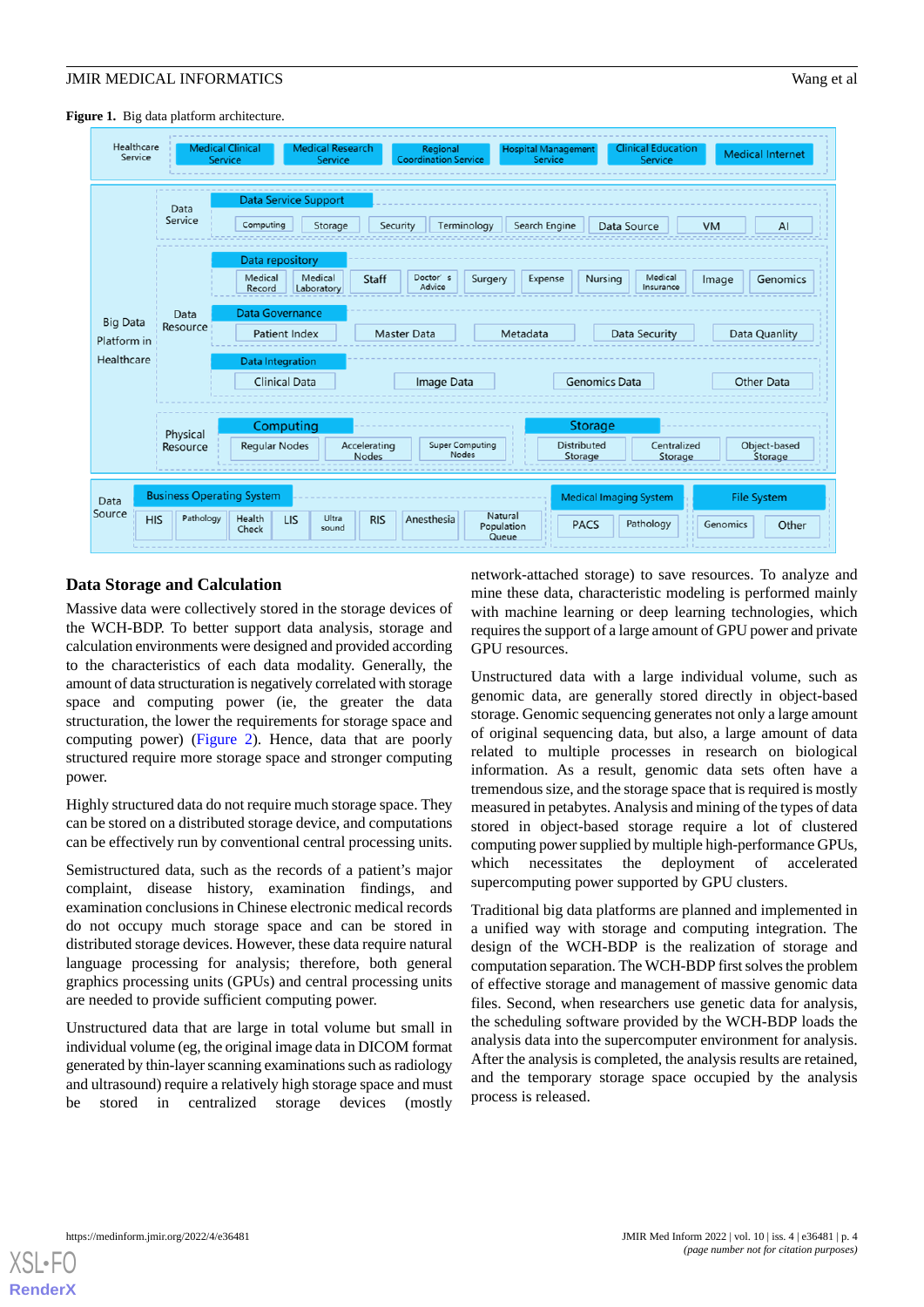<span id="page-4-0"></span>**Figure 2.** The relationship between the degree of data structuration and storage and computing capability.



#### **Data Integration**

In China, medical institution operations information database systems mainly include Microsoft SQL Server, Oracle database, MySQL database, Caché database, and MongoDB; other unstructured data are mostly stored in the form of files. The WCH-BDP achieves data integration through both real-time and non–real-time data entries. For real-time data integration, a master–slave database is generated, and the log data of the slave database are parsed and captured in real time. Real-time data integration is suitable for an operations information system with mostly structured data. Parsing the information in the slave database does not consume much physical resources and therefore does not affect the performance of the master database, which ensures the security and stability of data integration. Image data integration and entry can be completed by directly reading image files using the DICOM protocol. Genomic data and other data in the form of files are not integrated in real time and are entered via file transfer protocol.

#### <span id="page-4-1"></span>**Master Index Governance**

The enterprise master patient index is the unique tag of a patient in a health care institution. One patient might have different enterprise master patient indexes in the different operating systems of a hospital because these systems were constructed independently. This necessitated a master patient index governance to standardize the enterprise master patient indexes. The governance of the master index data is achieved through the master index governance system. The governance system included 4 stages: data preparation, standardization strategy, data processing, and tracking or feedback ([Figure 3](#page-4-1)).

The data governance strategy of the WCH-BDP mainly focused on 3 key values: ID number, name, and telephone number. The configurations and data processing of these 3 key values are shown in the following table [\(Table 1\)](#page-5-0).

Master index data processing cannot rely only on the system for automatic completion. For example, in the fifth row of [Table](#page-5-0) [1,](#page-5-0) both the Name and Telephone number are *Equal*, but the ID card number is *Unequal*, which might be because the same patient used a different ID card for registration. In this case, the last step for standardization of the master index is critical, during which the uniqueness of each master index can be ensured by manual adjustment after log analysis or by referring to the actual operational process.





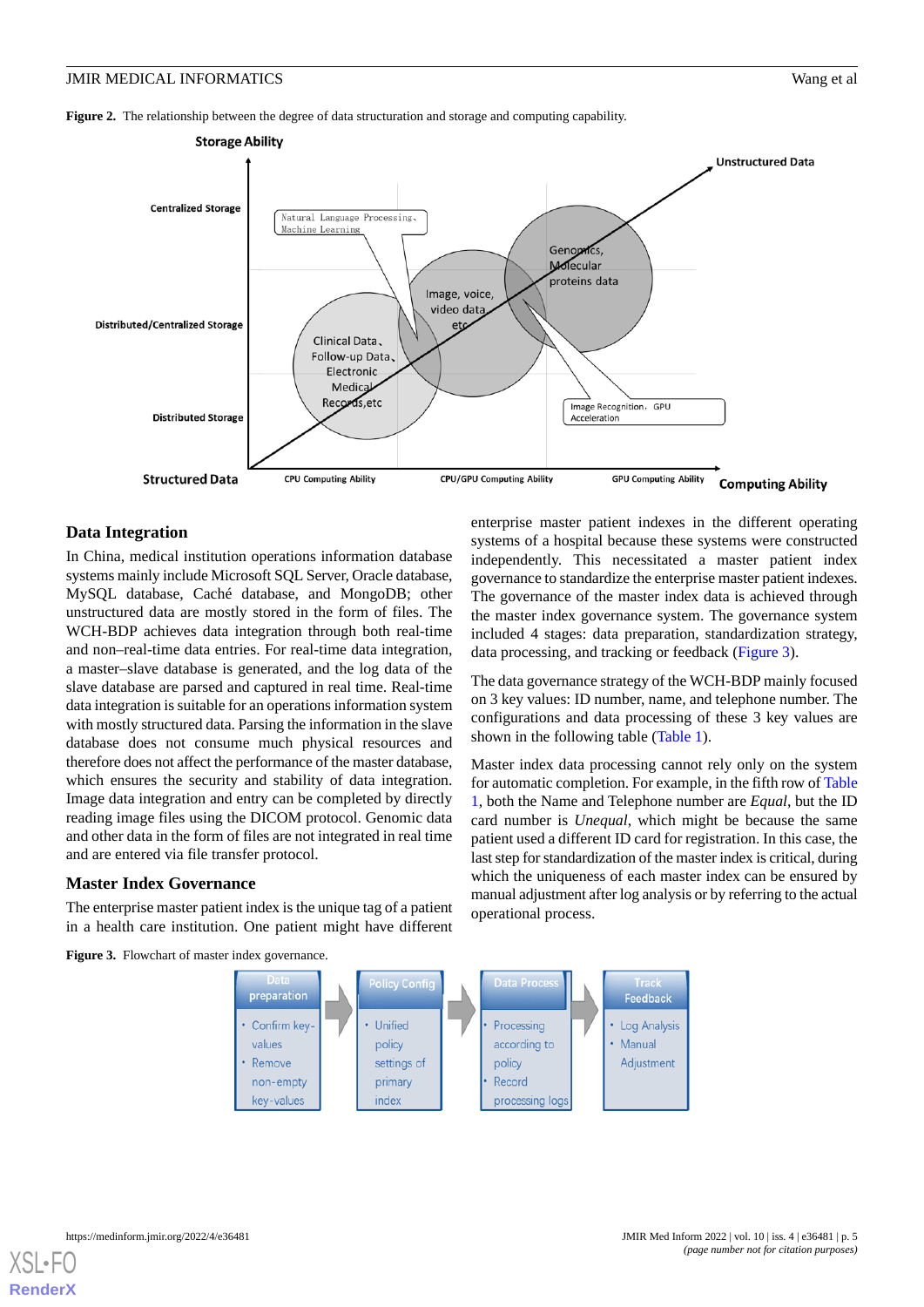<span id="page-5-0"></span>

|  |  |  |  | Table 1. Governance strategy of enterprise master patient index. |
|--|--|--|--|------------------------------------------------------------------|
|--|--|--|--|------------------------------------------------------------------|

| ID number | Name    | Telephone number | Result |
|-----------|---------|------------------|--------|
| Equal     | Equal   | Equal            | Accept |
| Equal     | Equal   | Unequal          | Accept |
| Equal     | Unequal | Equal            | Accept |
| Equal     | Unequal | Unequal          | Denied |
| Unequal   | Equal   | Equal            | Accept |
| Unequal   | Equal   | Unequal          | Denied |
| Unequal   | Unequal | Equal            | Denied |
| Unequal   | Unequal | Unequal          | Denied |

#### **Master Data Governance**

<span id="page-5-1"></span>Master data include all related data items listed in the data dictionary, such as health care institution code, drug code, diagnosis code, and anesthesia method [[22\]](#page-13-15) [\(Table 2](#page-5-1)). Master data governance is the aim to map and handle master data discrepancies caused by different system standards. Classification and reference standards for the master data to be processed are determined, and they are used to map relationships between data in the database. The results are published to users for subscription and application.

**Table 2.** Example of the WCH-BDP master data reference standard.

| Classification of master data | Number of refer-<br>ence standards | Example                                                                                                                                                                                                                                                                                                                                                                                                                                                                                                                                                                                                     |
|-------------------------------|------------------------------------|-------------------------------------------------------------------------------------------------------------------------------------------------------------------------------------------------------------------------------------------------------------------------------------------------------------------------------------------------------------------------------------------------------------------------------------------------------------------------------------------------------------------------------------------------------------------------------------------------------------|
| Classification of diseases    | 5                                  | ICD-10GB/ $t$ 14396-2016 Classification and codes of diseasesGB/ $t$ 15657-1995 Classification and<br>codes of diseases and ZHENG of traditional Chinese medicine                                                                                                                                                                                                                                                                                                                                                                                                                                           |
| Basic industry information    | 6                                  | GB 11714-1997 Rules of coding for the representation of organization GB/t 13745-2009 Classification<br>and code of disciplines GB/t 2260-2007 Codes for the administrative divisions of the People's Republic<br>of China                                                                                                                                                                                                                                                                                                                                                                                   |
| Health informatics            | 20                                 | $GB/t$ 21715-2020 Health informatics—Patient healthcard data $GB/t$ 24465-2009 Health informatics.<br>Health indicators conceptual frameworkGB/t 25512-2010 Health informatics-guidelines on data<br>protection to facilitate trans-border flows of personal health information GB/ $t$ 30107-2013 Health in-<br>formatics.HL7 Version 3.Reference information modelGB/Z 24464-2009 Health informatics-Elec-<br>tronic health record-definition, scope and contextGB/Z 28623-2012 Health informatics. Interoperabil-<br>ity and compatibility in messaging and communication standards. Key characteristics |
| Personal information          | 12                                 | GB/t 2261-2003 Classification and codes of basic personal information GB/t 4658-2006 Codes for<br>record of formal schooling GB/t 4761-2008 Codes for family relationship GB/t 6565-2009 Classification<br>and codes of occupationsGB/t 8561-2001 Code of professional technical position                                                                                                                                                                                                                                                                                                                   |
| Information technology        | 3                                  | GB/t 34960.1-2017 Information technology service – Governance GB/t 39725-2020 Information se-<br>curity technology—Guide for health data security                                                                                                                                                                                                                                                                                                                                                                                                                                                           |

#### **Metadata Governance**

#### *Metadata Governance Process*

Metadata are the bridge between the data and the data users. They describe the content (what), coverage (where, when), quality, management method, owner (who), and provision method (how) of data. The metadata governance approach used by the WCH-BDP is shown in [Figure 4.](#page-6-0)

In the WCH-BDP, a unified metadata model for identifying the registered original data was designed and constructed based on the standards of the Common Warehouse Metamodel of the Object Management Group. Based on the metadata directory, the relationship for data mapping is configured to initiate data extraction. The mapping results are saved in terms of the configured relationship and compared with the standard terminology and tags in the metadata management system. All extracted data are stored in the platform's data repository, which provides data services to the application layer using standardized metadata, terminology, and tags.

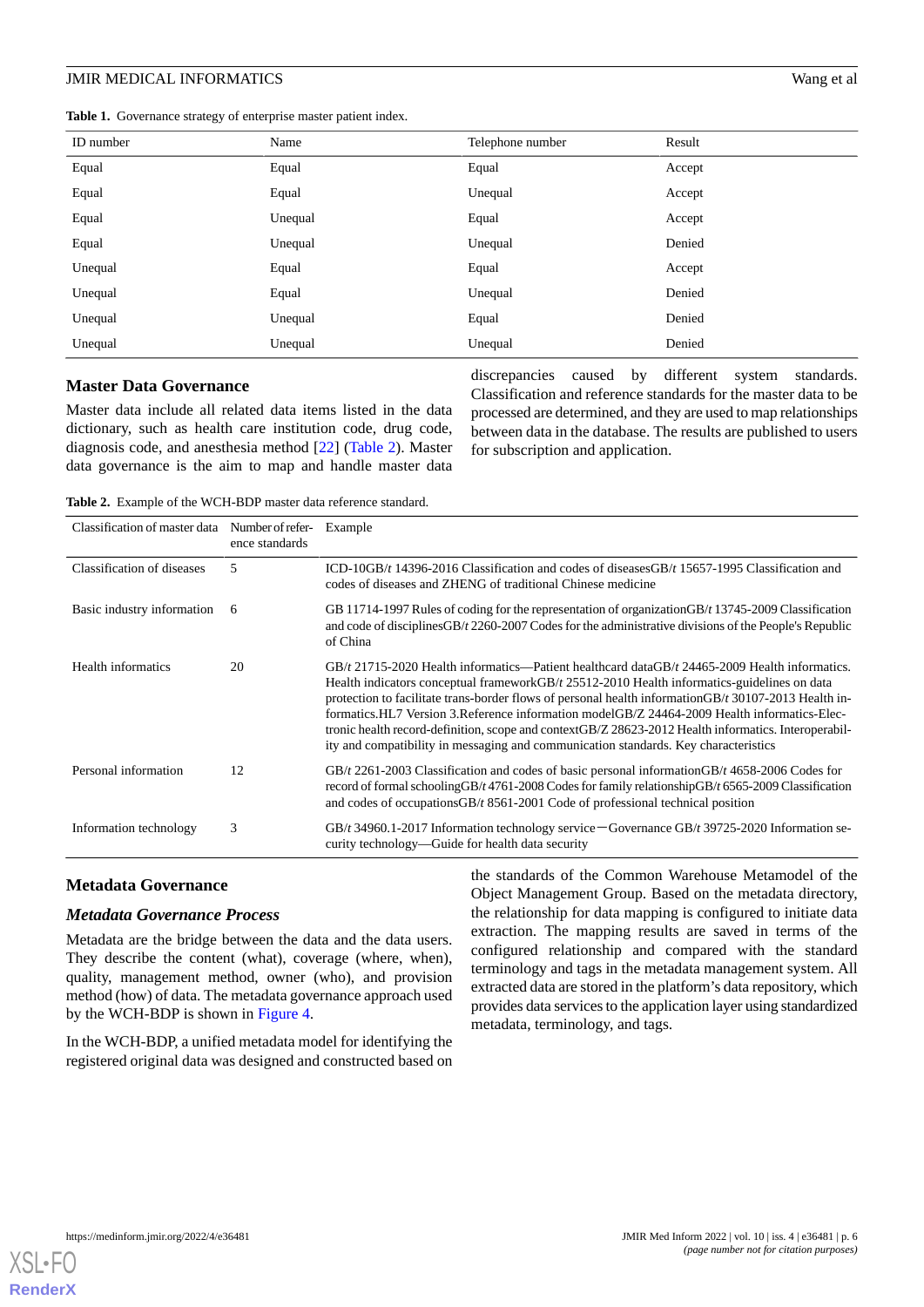<span id="page-6-0"></span>**Figure 4.** Metadata governance architecture.



#### *Terminology Standardization*

Terminology standardization is an important step in metadata governance. The WCH-BDP uses medical terminology from the Chinese Open Medical and Healthcare Alliance to standardize the terminology in the metadata system.

#### *Governance of Tag Data*

Tagging is also one of the more effective methods used for data governance. Unlike terminology synonyms, the *tag* is an attribute that reflects the application of data [\[23](#page-13-16)]. Tag data are more suitable for the preprocessing scenario of comparing or calculating a large amount of data, such as the change in the value of a test result before versus after surgery, or the range of patient blood pressure change before and after taking a medication. The governance of tag data should consider the app objectives and continuously track and maintain tag data.

# *Natural Language Processing Governance*

Many medical records and reports with descriptions written in Chinese are difficult to process due to the unique characteristics of the Chinese language. Currently, in China, one mainstream post–structured data processing method is the use of machine learning technology combined with health care terminology to segment words and refine concepts from Chinese text [[11\]](#page-13-4). It is common practice to optimize the word segmentation algorithm model by comparing the word segmentation results with standard terms and aggregating the comparison results, through

which a comprehensive corpus and a more accurate word segmentation algorithm can be developed. The algorithm model and the content of the corpus may depend on disease type, regional culture, and even writing habits; therefore, these factors had to be considered during construction.

#### **Data Security Management**

#### *Overview*

Data utilization and security are contradictory. To ensure proper and secure data use, all countries have issued laws and regulations on the security of health and medical data. Referring to relevant international and domestic laws and regulations on security protection, the WCH-BDP uses a *5S* (ie, data security, app security, use security, management security, and ownership security) control system for data storage, access, use, and transformation of scientific and technological achievements.

#### *Data Security*

Data security refers to data classification and hierarchical management security. Scholars from Harvard University have proposed that a data classification system should be established to ensure data security according to the laws and regulations of Health Insurance Portability and Accountability Act and related ethical regulations on scientific research [[24,](#page-13-17)[25](#page-13-18)]. In the WCH-BDP, data security has 5 levels, with 3 dimensions: affected object, degree of impact, and scope of impact. The data access interface with corresponding restrictions is provided to each level accordingly [\(Table 3](#page-7-0)).

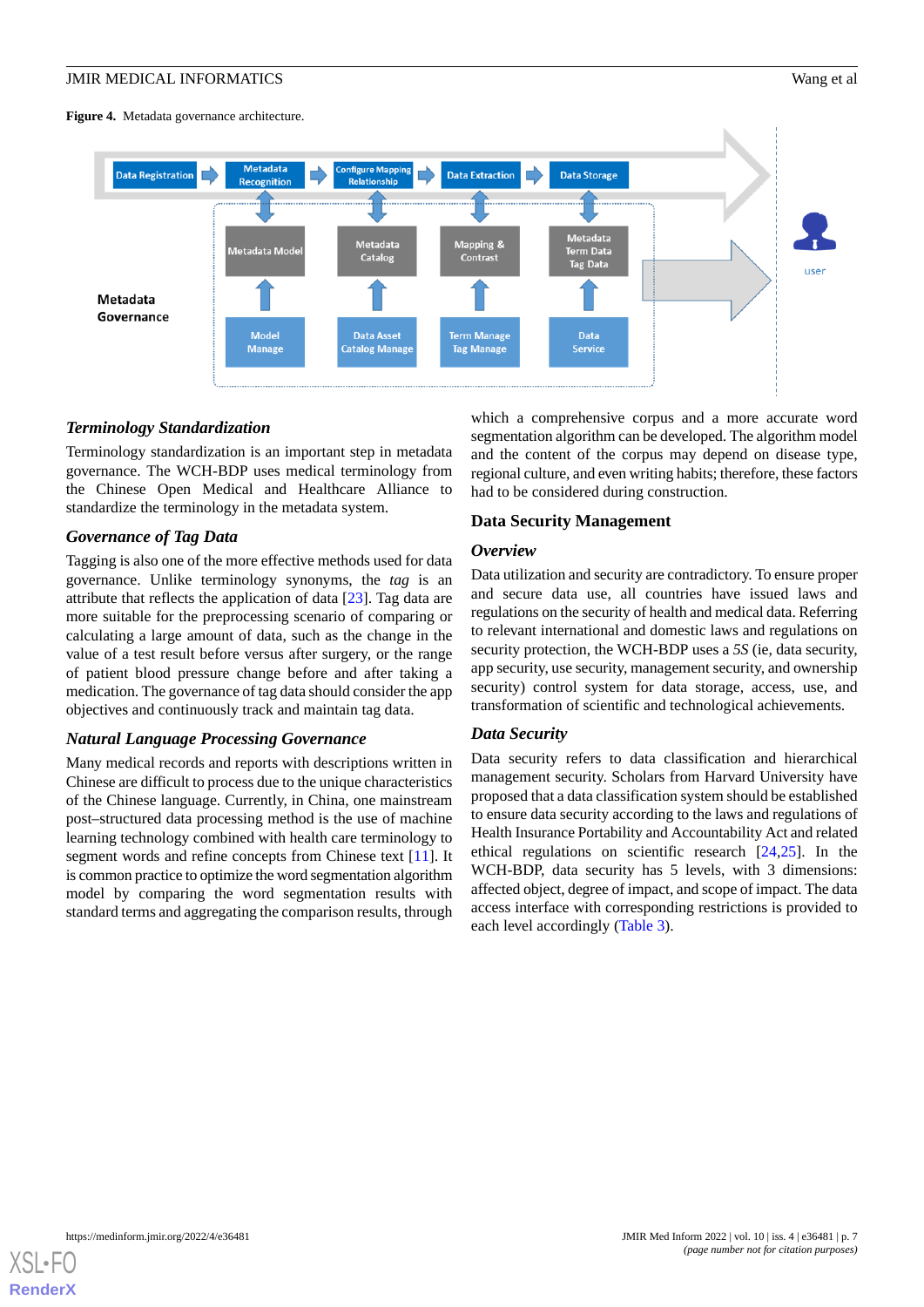<span id="page-7-0"></span>**Table 3.** Data security strategy of the big data platform.

| Security<br>classification | Security level          | Descriptions                               | Examples                                                                                                               | <b>Precautions</b>                                                       |
|----------------------------|-------------------------|--------------------------------------------|------------------------------------------------------------------------------------------------------------------------|--------------------------------------------------------------------------|
| Level 1                    | Most confidential       | Hypersensitive information                 | Financial data, personal authentication data                                                                           | A specified environ-<br>ment for a specified<br>single individual to use |
| Level 2                    | Confidential            | Highly sensitive information               | Credit data, personal health privacy data                                                                              | A specified environ-<br>ment for a specified<br>single role to use       |
| Level 3                    | Secret                  | General sensitive information              | Personal information during diagnosis and<br>treatment, contract information, employee<br>management data of employees | Use after the role group<br>is authorized                                |
| Level 4                    | Internal use only       | Information that is not publicly disclosed | Organizational structure, basic information of<br>employees, general data after desensitization                        | Use after internal autho-<br>rization                                    |
| Level 5                    | Open to the pub-<br>lic | Data that can be publicly disclosed        | Summarized results obtained by statistical<br>analysis                                                                 | Public access or use                                                     |

#### *App Security*

App security refers to the data app security management of a system during its processes. In the WCH-BDP, a unified master data authentication service is provided for user authentication so that each app system manages only role and app permissions required by the system itself. When an actual role user uses an app, data desensitization and encryption are completed through the unified platform service interface to ensure the security of the data app.

#### *Use Security*

<span id="page-7-1"></span>Use security refers to the security management during the processes of data processing, use, and analysis. The National Institutes of Health has emphasized that special attention should be paid to privacy protection in data apps [\[26](#page-13-19)]. Patient

**Table 4.** Data desensitization and encryption policies of big data platform.

| Name of strategy                | Scope of data involved                                                              | Design of desensitization and encryption policy                                                      |
|---------------------------------|-------------------------------------------------------------------------------------|------------------------------------------------------------------------------------------------------|
| Digital data                    | Operating revenue, key quantity                                                     | Fuzzy rounding method or fuzzy percentage method                                                     |
| Structured data of fixed length | Identification card number, telephone<br>number, name                               | Replace or encrypt from the starting bit to the end of the specified length<br>range                 |
| Text data of varying length     | Address, electronic medical record, de-<br>scriptive diagnosis (infectious disease) | Locating sensitive content, then replace or encrypt sensitive characters                             |
| Image data                      | Radiological, ultrasonic and pathological<br>imaging data                           | In image files, encryption algorithm is used for desensitization and water-<br>marking is configured |
| File data                       | Genomics, molecular protein data                                                    | Locating sensitive content and rename sensitive characters                                           |
|                                 |                                                                                     |                                                                                                      |

#### *Management Security*

Management security of platform data requires that all platform services, including data services, be completed under secure closed-loop management. In the WCH-BDP, all tasks—data access, management, and governance; data analysis, utilization, and mining; and the transformation and realization of scientific research findings—are completed through platform services for data resources, storage, computing power, and network access. Establishment of the management security system can effectively guarantee the security of the data utilization process.

#### *Ownership Security*

multiparty computation.

manage data use security.

Currently, most research findings are obtained in a laboratory or scientific research setting but are difficult to apply in an actual production setting, which directly leads to a low transformation rate of research achievements and insufficient recognition of intellectual property rights. In the WCH-BDP, through the integrated service gateway that connects to the real service operation scenario, published research findings can be directly introduced into clinical practice, realizing the translation of scientific research to the clinic. In this process, the design of the integrated service gateway management system can effectively ensure researcher's ownership security.

information that needs to be desensitized generally includes all of the information that can be directly and indirectly linked to or used to locate the patient, including name, ID, telephone number, address, contact information, information related to infectious disease [\[27](#page-13-20)]. The WCH-BDP ensures patient privacy protection through desensitization, encryption [\(Table 4\)](#page-7-1), and

Multiparty computation is a controllable and measurable method proposed by a Turing Award winner, Qizhi Yao, to solve the problem of data abuse [[28\]](#page-13-21). Before statistical analysis of massive data, the multiparty computation service gateways in the WCH-BDP are deployed to complete all data calculations in the security domain and provide the final calculation results to users through the platform service. This process can effectively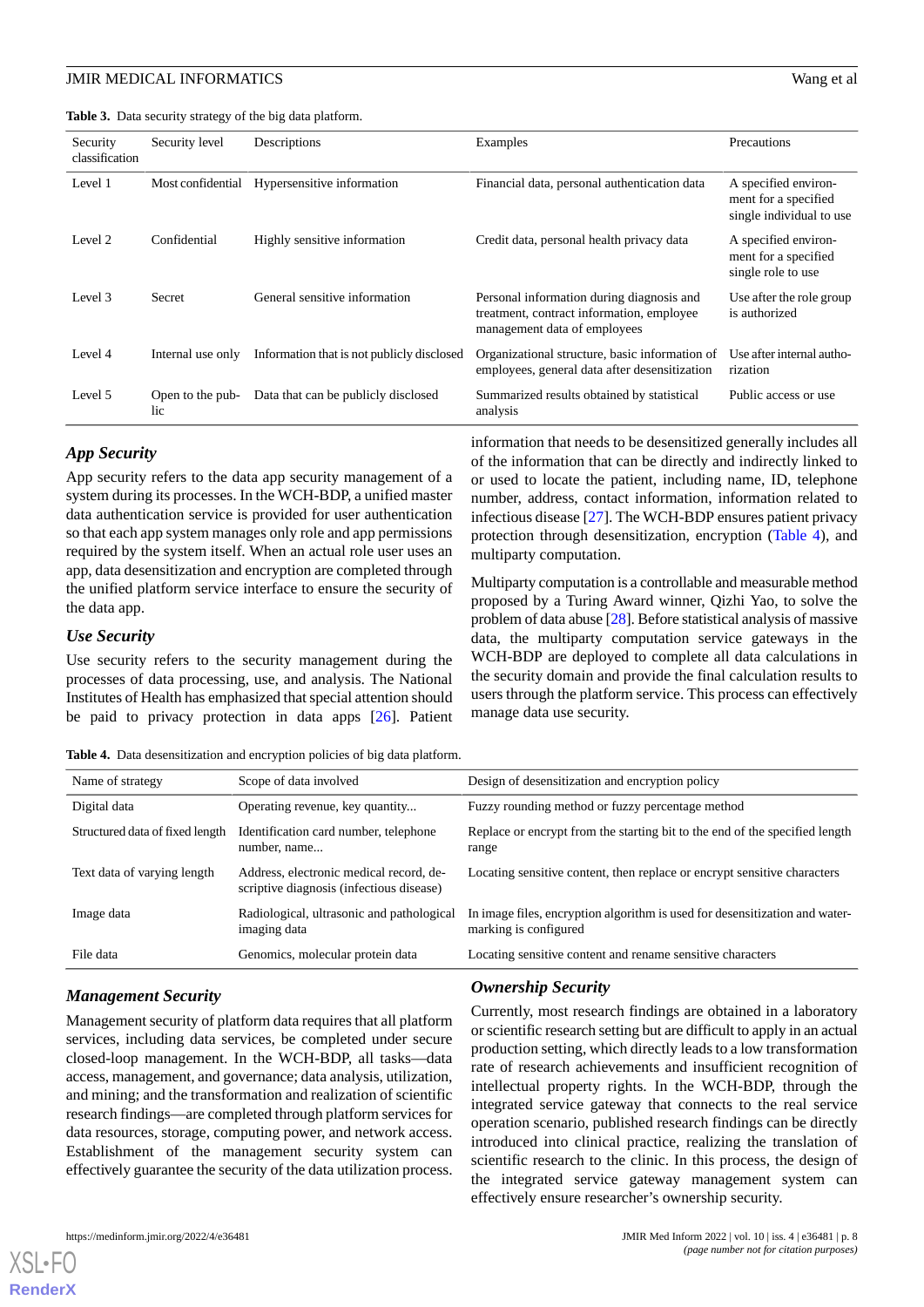#### **Data Quality Management**

#### *Overview*

Data quality management is a continuous process and an important link in data governance. Health care data quality management in the WCH-BDP involves the following steps: (1) building a data quality standard system; (2) evaluating current data quality; (3) analyzing data quality problems; (4) developing and optimizing the solutions in detail to solve problems; and (5) establishing a data quality control knowledge database for future reference. The steps above are continuously iterated to form a closed-loop system for health care data quality management.

<span id="page-8-0"></span>

|  |  |  | Table 5. Data quality standard system. |  |
|--|--|--|----------------------------------------|--|
|--|--|--|----------------------------------------|--|

# *Standards of Data Quality*

Common data quality problems include data outliers, duplications, data without any clear relationships, orphaned data records, and data that make no logical sense medically. Fully referring to the evaluation and grading standards of electronic medical records issued by the National Health Commission of China and research findings by experts in the field of health care [\[29](#page-13-22)-[31\]](#page-14-0), we developed a standard system for data quality control using the dimensions *consistency*, *integrity*, *integrability*, *timeliness*, and *stability* as parameters for evaluation ([Table 5](#page-8-0)).

| Dimension         | Content of the dimension                                 | Quality indicator         | Rule                |
|-------------------|----------------------------------------------------------|---------------------------|---------------------|
| Consistency       | Check whether the data value is in the dictionary domain | Consistency rate          | Higher than 90%     |
| Integrality       | Check the completeness of the required data              | Percentage of integrality | Higher than 80%     |
| Relevance         | Check the relationship between key data                  | Degree of relevance       | Higher than 95%     |
| <b>Timeliness</b> | Check the logical validity of time-type data             | Timeliness ratio          | Higher than 80%     |
| Uniqueness        | Check whether data duplication exists                    | Repetitive rate           | Lower than $0.01\%$ |
| Stability         | Check whether the fluctuation of data volume is abnormal | <b>Fluctuation</b> ratio  | Lower than 20%      |

# *Process Quality Control*

In addition to data quality control for original data, quality control management of procedures in operations are included [[21\]](#page-13-14). Data quality problems reflect problems in operations processes. By formulating a plan that optimized data quality by improving management and operational protocols, the WCH-BDP achieved its goal of controlling the quality of operations to obtain high-quality data outputs. Data quality management is a continuous optimization process that requires the participation of all personnel involved.

# **Data Service Support**

The WCH-BDP is an environment that can effectively support data services with voluminous data repositories and strong physical resources for data computation and storage. Under an overall ecology of data security management, the platform can provide support to data services such as computing, storage, and virtualization. Search engine services, terminology services, and artificial intelligence services can be effectively integrated to meet the needs of all health care operations.

# *Results*

# **General**

[XSL](http://www.w3.org/Style/XSL)•FO **[RenderX](http://www.renderx.com/)**

The WCH-BDP was formally launched in November 2020, after 3 years of construction, for demand surveys, platform design, module development, and pilot operation. To date, the platform has formed a massive high-dimensional database with more than 12.49 million patients, 75.67 million visits, and 8475 data variables. The platform has brought hospital informatization to a new level and greatly improves the hospital's overall big data capabilities.

# **Computing Power**

The WCH-BDP has more than 20 PB data storage capacity and runs on a server cluster consisting of 252 physical servers: 117 servers are dedicated to computing and analyzing, and 38 are equipped with more than one GPU card. In the server cluster dedicated to computing, there are 320 CPU cores and 149 GPU cards. In total, the platform has computing powers that exceed 300 TFLOPS for clinic data, 600 TFLOPS for image data, and 1000 TFLOPS for genomic data.

# **Scope of Data Integration**

The WCH-BDP integrates diagnosis and treatment data from clinical information systems, clinical research data from science and research information systems, and management activity data from management information systems. Of 134 hospital systems, the platform has integrated the data of 27 systems, including hospital information systems, laboratory information systems, radiology, ultrasound, web-based medical appointments, human resources, equipment and supply management, Internet medical service since January 2008. In addition, all image data in the picture and communication systems and more than 20,000 patients'genomic data have been entered into the platform.

#### **Database**

Using Fast Healthcare Interoperability Resources Reference Information Model 3.0 standards, data integrated into the WCH-BDP were reorganized and arranged based on the type of operational activities while considering the characteristics of China's medical system. Finally, a database that includes 134 data charts for 18 subject fields was developed. The top 5 subject fields that were responsible for the most data in the database are listed in [Table 6.](#page-9-0) To date, the database includes 8475 data variables and 6.272 billion rows of data records.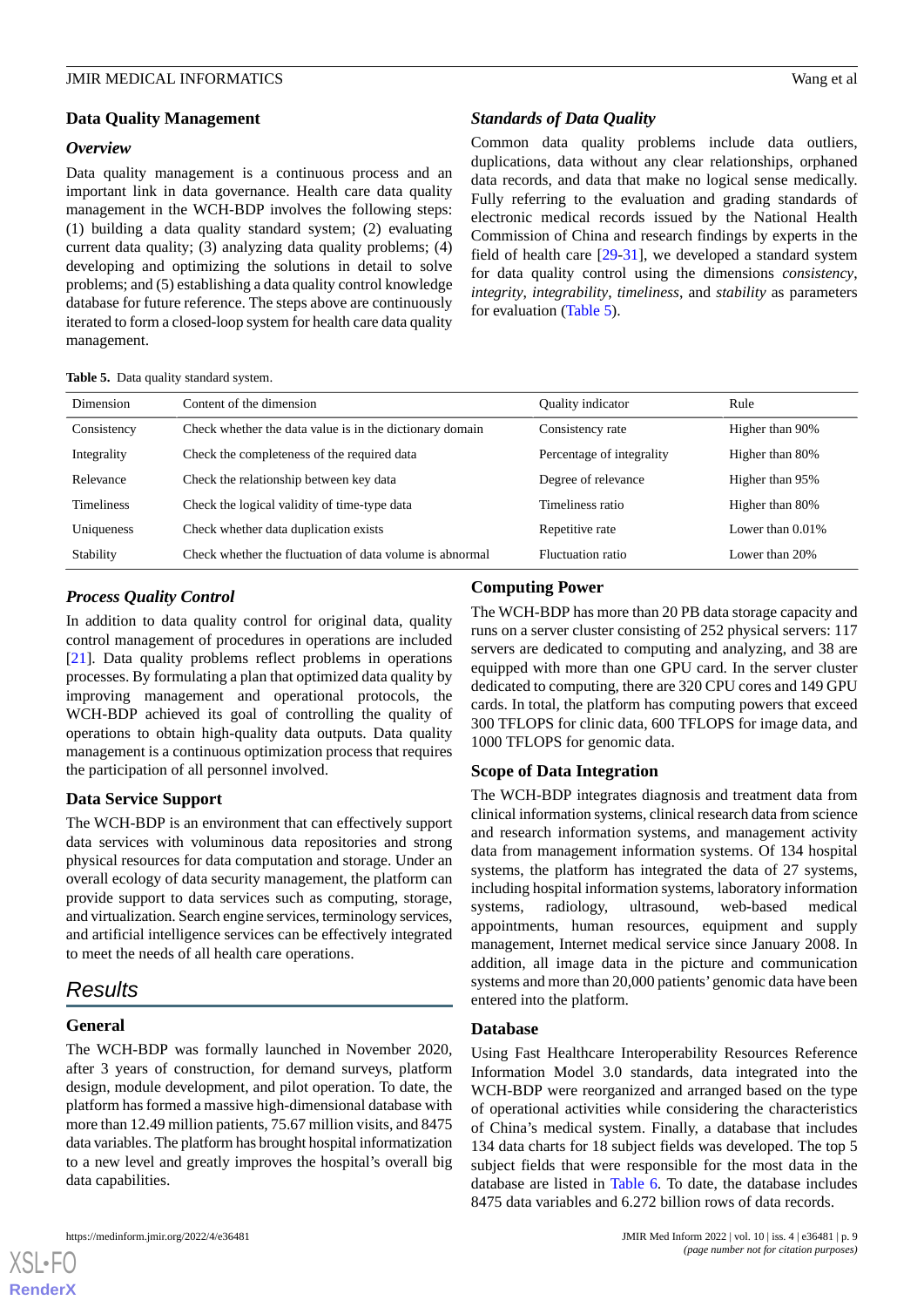<span id="page-9-0"></span>

| <b>Table 6.</b> Top-5 subject fields in terms of number of data rows. |  |  |  |
|-----------------------------------------------------------------------|--|--|--|
|-----------------------------------------------------------------------|--|--|--|

| Number         | Subject field      | Tables, n | Data variables, n | Rows<br>$(10,000\times n)$ | Systems involved                                                                                                                                                                                                                                                                                                                                                                                      |
|----------------|--------------------|-----------|-------------------|----------------------------|-------------------------------------------------------------------------------------------------------------------------------------------------------------------------------------------------------------------------------------------------------------------------------------------------------------------------------------------------------------------------------------------------------|
|                | Medical record     | 10        | 476               | 369824.53                  | Hospital information system, online diagnosis and treatment system                                                                                                                                                                                                                                                                                                                                    |
| $\mathfrak{D}$ | Medical technology | 6         | 502               | 115073.35                  | Electrocardiogram system, radiology information system,<br>echocardiography system, endoscopic system, dynamic electrocar-<br>diogram system, pathology information system, ultrasonic system,<br>laboratory information system, interventional surgical workstation,<br>medical technology reservation information system, outpatient<br>information system, physical examination information system |
| 3              | Fee                | 8         | 440               | 60855.24                   | Hospital information system, physical examination information<br>system, online diagnosis and treatment system                                                                                                                                                                                                                                                                                        |
| 4              | Medical advice     | 3         | 395               | 21366.64                   | Hospital information system, online diagnosis and treatment system                                                                                                                                                                                                                                                                                                                                    |
| 5              | Staff              | 13        | 802               | 18138.94                   | Hospital information system, physical examination information<br>system, electronic data capture, human resource system                                                                                                                                                                                                                                                                               |

#### **Data Asset Directory**

The platform has constructed a data asset directory for users by further standardizing the data through the governance of master data, metadata, terminology, and natural language processing. To ease the process of inquiry, the directory has a hierarchical tree structure that allows users to select the data items that they need using fuzzy searches. To minimize comprehension difficulties, the directory uses a data variable–naming scheme consistent with the names in the interface of the corresponding operations systems as much as possible; in addition, users can see the information of the data source, content, and range of values.

The data asset directory covers 13 fields and 1488 data variables ([Table 7](#page-10-0)). Of the 13 fields, the original data variables in 9 fields are structured variables, and those in 3 fields (medical records, imaging examinations, and nursing care records) are semistructured text. Semistructured data were converted into poststructured derived variables by using approaches such as word segmentation, entity extraction, and semantic identification. For patient tag information, the app-oriented poststructured derived variables were generated using a data-mining algorithm.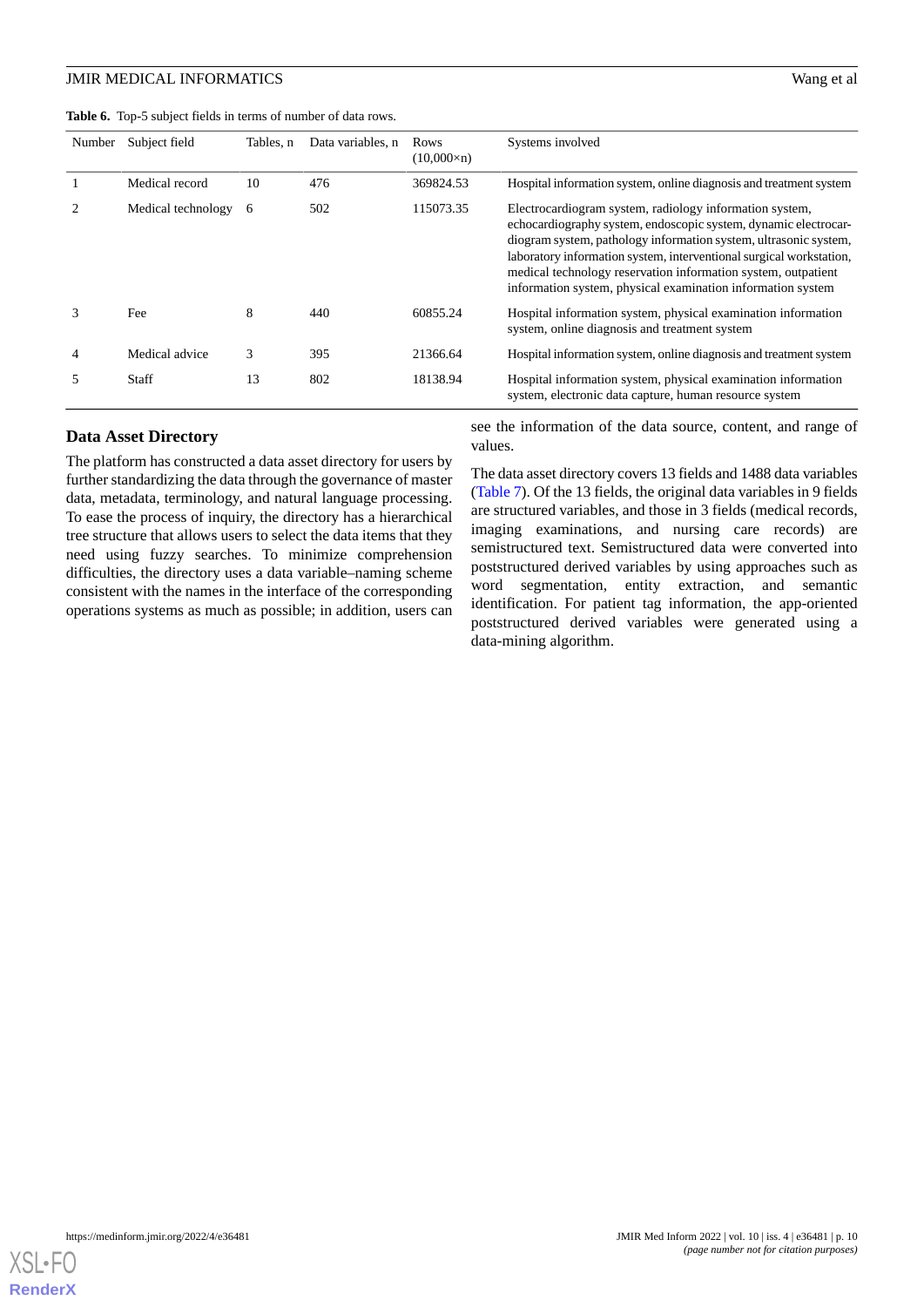<span id="page-10-0"></span>**Table 7.** List of data assets.

| Number | Directory field                          | Data variable (unit) | Types of variables | Example                                                                                                                                                                |
|--------|------------------------------------------|----------------------|--------------------|------------------------------------------------------------------------------------------------------------------------------------------------------------------------|
| 1      | Demographic                              | 91                   | Structured         | Gender, age, occupation, present address, nationality,<br>height, weight, blood type                                                                                   |
| 2      | Basic medical information                | 410                  | Structured         | Appointment date, visit date, clinic department, clinic type,<br>supervising doctor, the department transferred to, admission<br>date, discharge date, discharge state |
| 3      | Medical record information               | 123                  | Unstructured       | Admit note, progress note, discharge record                                                                                                                            |
| 4      | Clinical diagnostic information          | 47                   | Structured         | Clinic diagnosis, emergency diagnosis, admitting diagnosis,<br>discharge diagnosis, medical insurance diagnosis, patholog-<br>ical diagnosis                           |
| 5      | Surgical and operational information 138 |                      | Structured         | Name of operation, name of procedure, surgeon, surgical<br>grade, anesthesia grading, incision type, level of healing                                                  |
| 6      | Diagnosis and treatment information 166  |                      | Structured         | Type of medical order, drug name, usage, dosage, frequen-<br>cy, execution time of medical order                                                                       |
| 7      | Laboratory test data                     | 147                  | Structured         | White blood cell count, red blood cell count, sodium level,<br>uric acid level, blood glucose level, creatinine level                                                  |
| 8      | Imaging results                          | 124                  | Unstructured       | Magnetic resonance imaging, computed tomography, x-<br>ray, ultrasound, digital radiography                                                                            |
| 9      | Nursing record information               | 53                   | Unstructured       | Admission assessment, daily records, nursing records                                                                                                                   |
| 10     | Physiological monitoring data            | 50                   | Structured         | Vital signs                                                                                                                                                            |
| 11     | Scale evaluation data                    | 50                   | Structured         | Mood index, pressure ulcer assessment, risk assessment of<br>falling out of bed                                                                                        |
| 12     | Medical cost information                 | 65                   | Structured         | Name of charge items, amount of charge items, settlement<br>time                                                                                                       |
| 13     | Patient label information                | 24                   | Unstructured       | Patients with lower test results after surgery, patients with<br>higher blood pressure after medication                                                                |

#### **Assessment of WCH-BDP Performance**

#### *Service Support to Major Projects*

Supported by the data services of the platform, the research teams of WCH have constructed more than 120 disease databases for different research aims, including a number of national-level multicenter disease databases. Since it was launched, the platform has supported more than 20 clinical and hospital management research projects, of which, 3 have won second prize in the State Science and Technology Progress Award of China and first and second prizes in the Sichuan Provincial Science and Technology Progress Award.

The platform's support of basic research is exemplified by a project on the mechanisms of allosteric regulation and signal transduction of G protein–coupled receptors conducted by the State Key Laboratory of Sichuan University; using the storage and computing power provided by the WCH-BDP, the research team revealed the microconversions of key amino acids during allosteric regulation, which laid the foundation for the design and screening of G protein–coupled receptor–targeting small molecule allosteric regulators (unpublished, X. Yang, PhD, 2022).

Another example of the platform's support of clinical research is a lung cancer research project at WCH. Using the data resources, storage resources, computing power, and exploration environment provided by the platform, the lung cancer research team identified and validated high-sensitivity high-specificity

 $X$ SL•FO **[RenderX](http://www.renderx.com/)** markers for early diagnosis of lung cancer [[32\]](#page-14-1), and the team further developed the first lung cancer database and artificial intelligence–assisted product for lung nodule diagnosis in China [[33\]](#page-14-2); these papers [[32](#page-14-1)[,33](#page-14-2)] are listed in Essential Science Indicators—published in *Cell* (impact factor 41.582) and *Signal Transduction and Targeted Therapy* (impact factor 18.187). Research results have also been published in internationally renowned academic journals, such as *Medical Image Analysis* (impact factor 11.148) [\[34](#page-14-3)] and *Nature Biomedical Engineering* (impact factor 25.671) [\[35](#page-14-4)].

Artificial intelligence–assisted products for lung nodule diagnosis can detect 3 mm to 5 mm pulmonary nodules with 98.8% accuracy through artificial intelligence technology, which was significantly better than the performance of domestic and foreign specialists (79.9% of doctors with senior experience in Peking Union Medical College, only 40.9% of those with junior experience), and the average reading of each chest computed tomography (CT) can save 3 to 5 minutes [\[33](#page-14-2)]. In 2020, the system was used in more than 100 hospitals nationwide, including in West China Hospital of Sichuan University. It not only improves the efficiency of chest CT image reading, but also reduces the rate of missed diagnosis of small pulmonary nodules. It also plays an important role in realizing the homogeneity of early diagnosis of lung cancer.

Using this platform, research on segmentation of adrenal glands from CT images [[36\]](#page-14-5), in which a novel 2-stage deep neural network for adrenal gland segmentation in an end-to-end fashion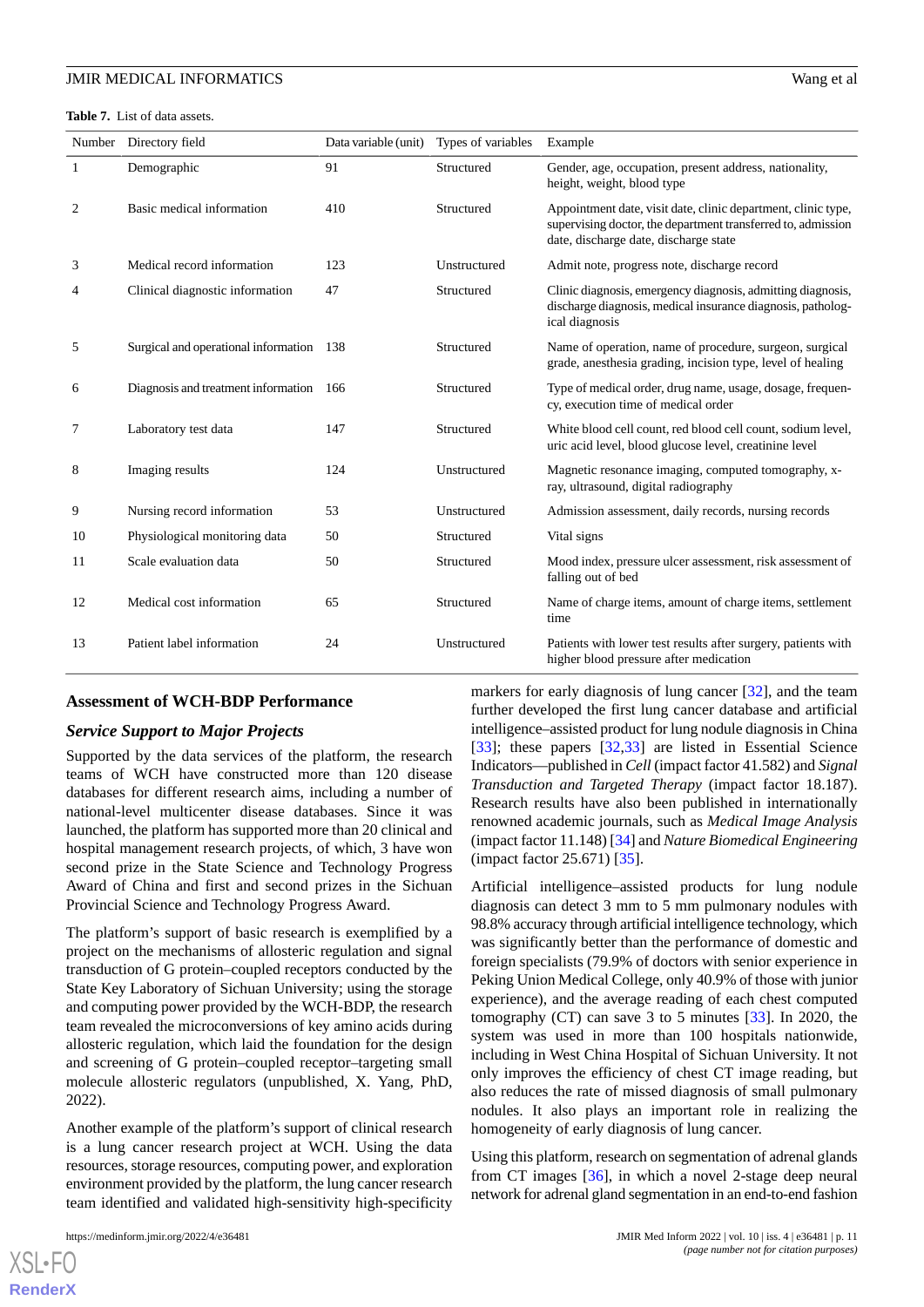was proposed, used data resources, storage resources, computing capabilities, and the exploration environment provided by the WCH-BDP platform. The research data set contained 348 CT volumes acquired from 348 patients, which was used to verify the performance of the new method and show that the new cascaded framework outperformed, with respect to accuracy, state-of-the-art deep learning in segmenting the adrenal gland [[36\]](#page-14-5).

#### *Changes in the Conventional Data Service Model*

The launch of the WCH-BDP has led to tremendous changes in the data service model of the hospital ([Table 8](#page-11-0)). Users used to rely on information systems personnel for data use, but now they can analyze data by themselves throughout the entire process. Using the search engine service provided by the platform, researchers can quickly retrieve data from the databases to form a disease database suitable for real-world research, which is then introduced into the information exploration environment for data statistical analysis and mining.

<span id="page-11-0"></span>

|  |  |  |  | <b>Table 8.</b> Changes between the traditional and the present data service. |  |  |  |  |  |
|--|--|--|--|-------------------------------------------------------------------------------|--|--|--|--|--|
|--|--|--|--|-------------------------------------------------------------------------------|--|--|--|--|--|

|                             | Traditional data services                                                      | Data services base on the platform                                                                                                                                                                                                                                                                                                                                                                                                                                                                                                                                          |
|-----------------------------|--------------------------------------------------------------------------------|-----------------------------------------------------------------------------------------------------------------------------------------------------------------------------------------------------------------------------------------------------------------------------------------------------------------------------------------------------------------------------------------------------------------------------------------------------------------------------------------------------------------------------------------------------------------------------|
| Data visualization          | Data not visible                                                               | Users can visually view the available data catalog                                                                                                                                                                                                                                                                                                                                                                                                                                                                                                                          |
| Data retrieval              | Data engineers develop code through experience                                 | Users can customize the search format and output format through<br>the search engine and preview the results                                                                                                                                                                                                                                                                                                                                                                                                                                                                |
| Data approval               | Data are available after ethical review and clinical study<br>program approval | Data are available after ethical review and clinical study program<br>approval                                                                                                                                                                                                                                                                                                                                                                                                                                                                                              |
| Data mining                 | Use your own computer to analyze data                                          | Development environment and tools, such as R, SPSS, and Python,<br>can be used on the platform, and computing power provided by<br>the platform can be called by data mining algorithm                                                                                                                                                                                                                                                                                                                                                                                      |
| Data download and<br>access | Download the data which data engineers develop and<br>perform encryption       | The platform creates accounts with different permissions for regis-<br>tered users. In a network environment after security authentication,<br>authorized users can log in to the big data platform unified portal<br>through virtual desktop infrastructure. The platform provides each<br>authorized user with private storage space of different capacities.<br>Users can directly store their research results in this space, or install<br>the software developed by our college on their personal computers<br>to transfer the research results to personal computers |

The launch of the WCH-BDP has substantially improved the capacity of data services ([Table 9](#page-11-1)). The scope of usable data in the platform is 3.37 times that of the previous level, an increase from 8 operation systems covered by the previous data warehouse to 27 systems by the big data platform. The dimensions of usable data are 1.8 times those of the previous level, an increase from 803 data variables to 1488 variables. The amount of usable data is 2.4 times the previous level, increasing from 6.8 billion rows of data records to 16.49 billion rows.

The engineers completed 996 instances of manual data service in the 6 months before the launch of the platform (monthly mean 166). In contrast, 8561 self-service data retrievals were completed each month after the launch of the platform—a 51-fold increase in service efficiency. Each person could complete 2 instances of data services each day before but could complete 65 instances per day after the launch of the platform due to the help offered by the automated search engine—a 37-fold increase. In addition, the platform shortened the average duration of each data service 30-fold, from 4.5 hours to 0.15 hours. The platform substantially improved the volume and efficiency of data services.

#### <span id="page-11-1"></span>**Table 9.** Comparison of data service capabilities.

|                                    | Before the launch | After the launch |
|------------------------------------|-------------------|------------------|
| Number of business systems covered | 8                 | 27               |
| Data dimension                     | 803               | 1488             |
| Data volume (billion)              | 6.8               | 16.49            |
| Number of monthly services         | 166               | 8561             |
| Time per request (hour)            | 4.5               | 0.15             |

#### *Improvement of Data App Security*

Data security is a key focus of the platform. In the past, data security relied mostly on the professional ethics of data engineers. In contrast, in this platform, which automatically manages data and provides data services, data security

[XSL](http://www.w3.org/Style/XSL)•FO **[RenderX](http://www.renderx.com/)**

management is mostly system-based and manually assisted because all operation activities leave footprints in the system. This can prevent the abuse of individual permissions and effectively ensure data security.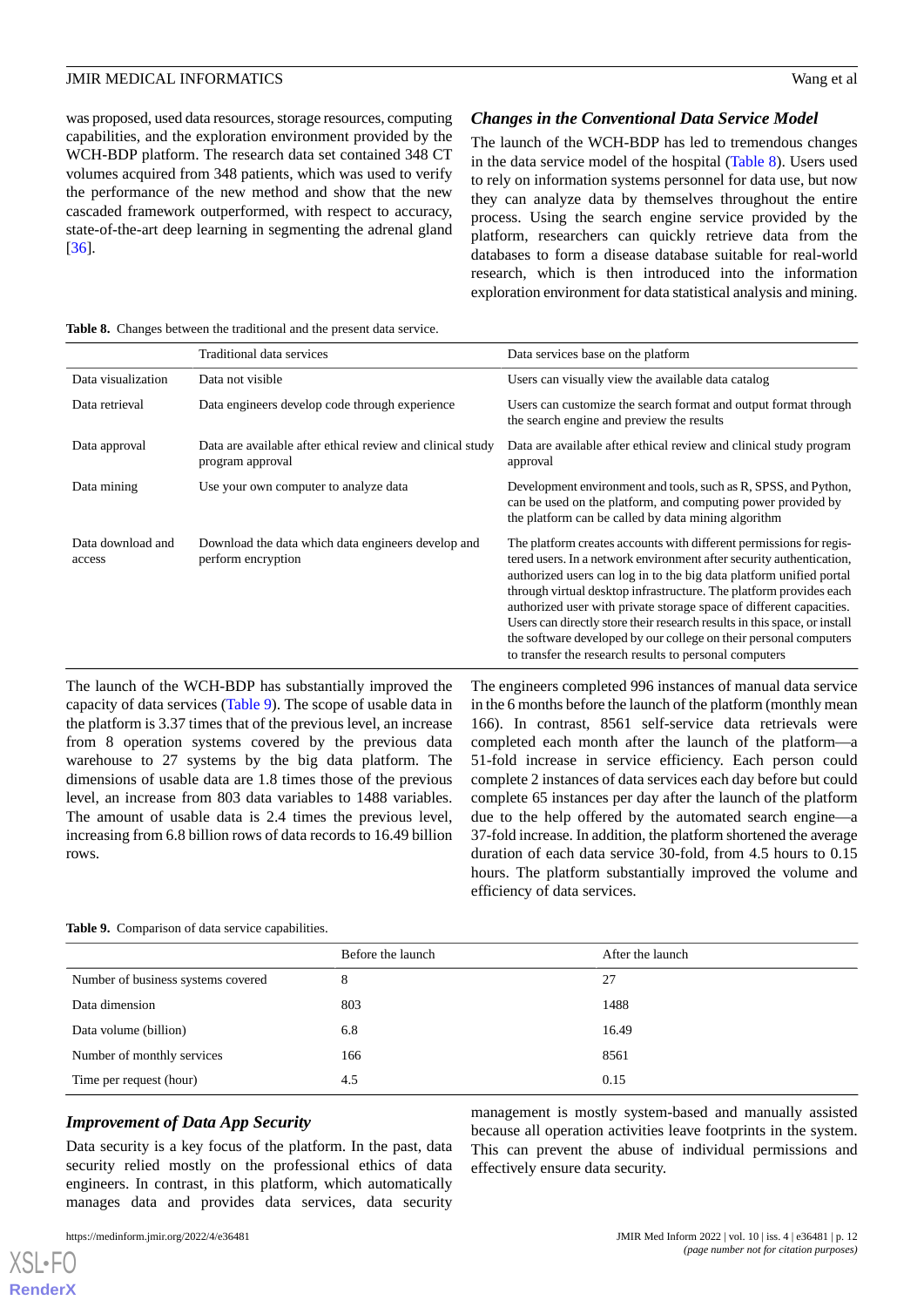# *Discussion*

The performance of the WCH-BDP has demonstrated that data resources can be effectively converged and governed to form highly usable data assets that have extremely high application value in the field.

The success of the construction of a big data platform in health care is based on the following: (1) The project is managed with a strong organizational structure that has a top-down data governance committee involving multiple parties. The committee leads and oversees data governance duties. (2) The project is led by an information technology department that can provide technical support. The information technology team should have excellent skills and be familiar with the operations and data connotations of all systems in the hospital. (3) All departments and sections of the hospital should participate in the project, and detailed demand surveys and analyses should be performed. (4) The project requires sufficient scientific knowledge in medical informatics, management, and engineering to ensure smooth integration of medicine, management, and informatics for overall framework design. (5) The ethics office and clinical research management sections of the hospital should participate in the project to ensure patient privacy protection and data security. (6) The construction project needs suppliers who have rich experience and can provide sufficient technical support. (7) A sufficient amount of servers are needed for data storage and computation. (8) The project needs sufficient financial support.

Similarities between the WCH-BDP and other data platforms [[1](#page-12-0)[-14](#page-13-7)] are that they provide data services through data integration, need to complete data integration, have various

medical data, can provide structured data services, and can provide massive data retrieval. However, there are 6 differences: (1) The WCH-BDP integrates all business system data, while most other platforms integrate data on demand. (2) Our platform parses database logs and migrates full business data to the data center in a master–slave database synchronization mode. Some of the platforms use API interfaces to implement data migration. (3) The WCH-BDP accesses data constantly and in real time. Nevertheless, some other data platforms often access data by the day. (4) While most other data platforms only integrate clinical data, the WCH-BDP integrates both clinical data and hospital management data. (5) Most other data platform may not have supercomputing capability. After integrating supercomputing capability, the WCH-BDP can store more than 20 PB and calculate faster than 1900 TFLOPS. (6) Most other platforms can only provide conventional data storage and processing functions by disease type. The WCH-BDP provides an analysis environment equipped with data mining tools, including open-source tools, such as R and Python, and paid apps, such as SAS and SPSS. Researchers can use distributed clusters for data mining.

The WCH-BDP can be further improved and optimized by (1) connecting more operations systems of the hospital to the platform and continuously optimizing the data governance strategies; (2) further utilizing and mining the data (eg, exploring multimodal artificial intelligence apps in health care); (3) making the platform a multicenter public platform by launching transdisciplinary, cross-hospital, cross-regional collaborations and including more medical information data; and (4) providing the hospital with further full-cycle *standardization + security + service* big data services.

# **Acknowledgments**

This study was sponsored by the National Health Commission (Big data integration and application platform construction of West China Hospital of Sichuan University). Thanks are due to Engineering Research Center of Medical Information Technology, West China of Public Medical Information Services Co Ltd, Shanghai ClinBrain Co Ltd, and New H3C Technology Co Ltd for assistance with the development of data integration and data governance.

# <span id="page-12-1"></span><span id="page-12-0"></span>**Conflicts of Interest**

<span id="page-12-2"></span>None declared.

# **References**

- <span id="page-12-3"></span>1. Find open data. UK Government Digital Service. URL: <https://www.data.gov.uk> [accessed 2010-10-20]
- <span id="page-12-4"></span>2. U.S. Department of Health & Human Services. URL: <http://www.healthdata.gov/> [accessed 2010-09-01]
- <span id="page-12-5"></span>3. Wu M, Zhen TM, Gu JL, He YQ, Mu Y, Song KM, et al. Development of health care big data at home and aboard and the application prospect in health decision support. Soft Sci Health 2019 Feb 17;33(2):76-79. [doi: [10.3969/j. issn. 1003](http://dx.doi.org/10.3969/j. issn. 1003�2800. 2019. 02. 017)-[2800. 2019. 02. 017](http://dx.doi.org/10.3969/j. issn. 1003�2800. 2019. 02. 017)]
- 4. Štufi M, Bačić B, Stoimenov L. Big data analytics and processing platform in Czech Republic healthcare. Appl Sci (Basel) 2020 Mar 02;10(5):1705-1705.23. [doi: [10.3390/app10051705](http://dx.doi.org/10.3390/app10051705)]
- 5. Zhou GH, Xu XD, Zhang XG, Hu JP. Design of data governance system based on national health information platform construction. Chin J Health Inform Manag 2019;16(2):131-134. [doi: [10.3969/j.issn.1672-5166.2019.02.02](http://dx.doi.org/10.3969/j.issn.1672-5166.2019.02.02)]
- 6. Nind T, Galloway J, McAllister G, Scobbie D, Bonney W, Hall C, et al. The research data management platform (RDMP): a novel, process driven, open-source tool for the management of longitudinal cohorts of clinical data. GigaScience 2018 Jul 01;7:1-12 [\[FREE Full text\]](https://academic.oup.com/gigascience/article-lookup/doi/10.1093/gigascience/giy060) [doi: [10.1093/gigascience/giy060\]](http://dx.doi.org/10.1093/gigascience/giy060) [Medline: [29790950](http://www.ncbi.nlm.nih.gov/entrez/query.fcgi?cmd=Retrieve&db=PubMed&list_uids=29790950&dopt=Abstract)]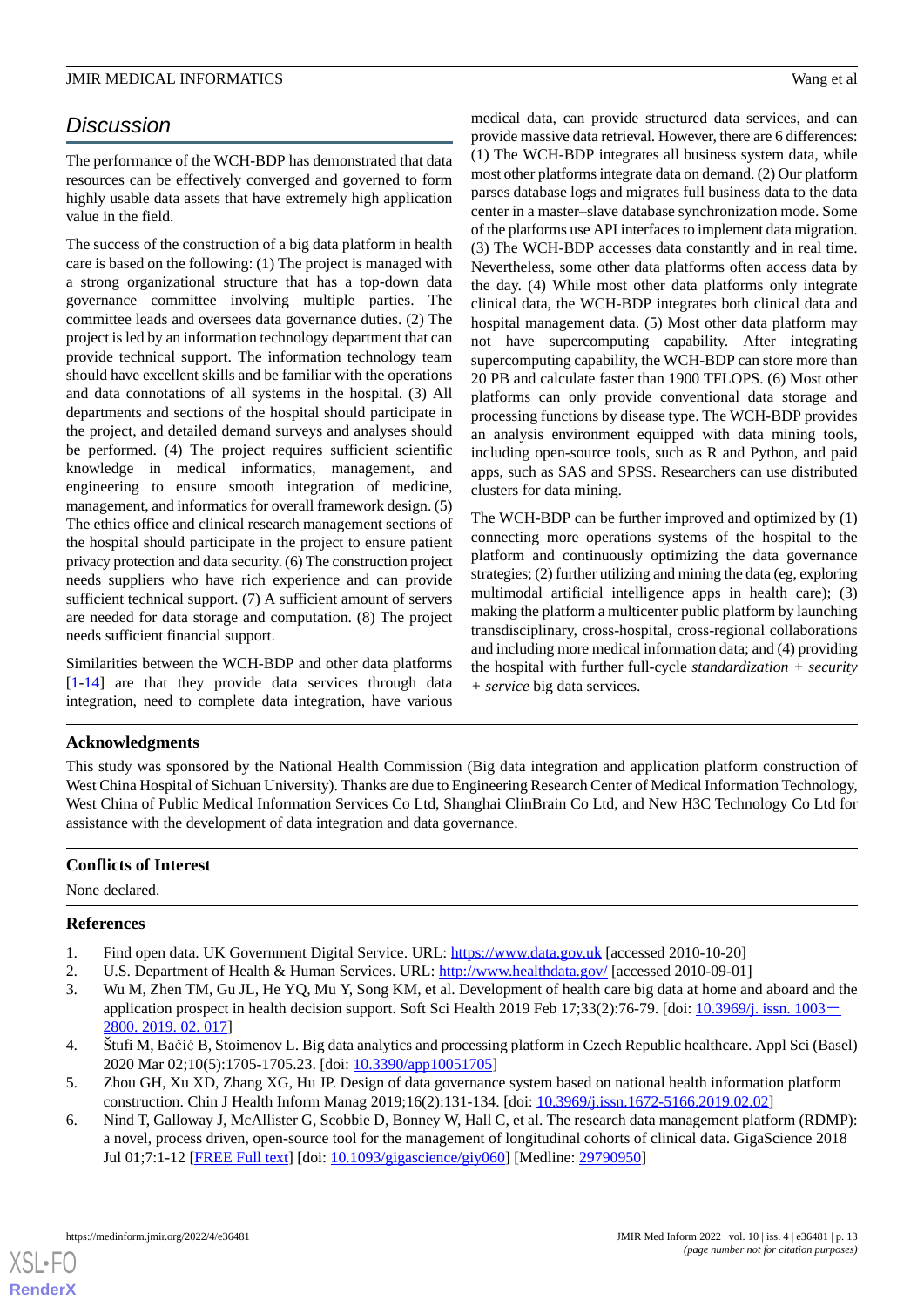- <span id="page-13-0"></span>7. Park YR, Yoon YJ, Koo H, Yoo S, Choi C, Beck S, et al. Utilization of a clinical trial management system for the whole clinical trial process as an integrated database: system development. J Med Internet Res 2018 Apr 24;20(4):e103-e103 [[FREE Full text](https://www.jmir.org/2018/4/e103/)] [doi: [10.2196/jmir.9312](http://dx.doi.org/10.2196/jmir.9312)] [Medline: [29691212](http://www.ncbi.nlm.nih.gov/entrez/query.fcgi?cmd=Retrieve&db=PubMed&list_uids=29691212&dopt=Abstract)]
- <span id="page-13-1"></span>8. Wu Y, Li MX, Ding YJ, Dong S, Liang GW, Wang BT. Development of a big medical database system for clinical research and practice of medical data governance. Chin J Med Sci Manage 2021 Apr 21;02(34):81-86. [doi: [10.3760/cma.j.cnl13565-20201012-00320](http://dx.doi.org/10.3760/cma.j.cnl13565-20201012-00320)]
- <span id="page-13-3"></span><span id="page-13-2"></span>9. Ji H, Li W, Jia M. Integration platform and data integration application based on big data. Chin J Health Inform Manag 2017 Aug 20;04(14):525-529. [doi: [10.3969/j.issn.1672-5166.2017.04.01](http://dx.doi.org/10.3969/j.issn.1672-5166.2017.04.01)]
- <span id="page-13-4"></span>10. Fu H, Xu F, Fan MY. Discussion on big data governance and system construction of hospital health care. Chin J Libr Inf Sci Tradit Chin Med 2019 Jun 15;03(43):1-5. [doi: [10.3969/j.issn.2095-5707.2019.03.001](http://dx.doi.org/10.3969/j.issn.2095-5707.2019.03.001)]
- <span id="page-13-5"></span>11. Lin L, Liang W, Li CF, Huang XD, Lv JW, Peng H, et al. Development and implementation of a dynamically updated big data intelligence platform from electronic health records for nasopharyngeal carcinoma research. Br J Radiol 2019 Oct 04;92(1102):92:20190255 [\[FREE Full text\]](http://europepmc.org/abstract/MED/31430186) [doi: [10.1259/bjr.20190255](http://dx.doi.org/10.1259/bjr.20190255)] [Medline: [31430186](http://www.ncbi.nlm.nih.gov/entrez/query.fcgi?cmd=Retrieve&db=PubMed&list_uids=31430186&dopt=Abstract)]
- <span id="page-13-6"></span>12. Yan L, Huang W, Wang L, Feng S, Peng Y, Peng J. Data-enabled digestive medicine: a new big data analytics platform. IEEE/ACM Trans Comput Biol and Bioinf 2021 May 1;18(3):922-931. [doi: [10.1109/tcbb.2019.2951555\]](http://dx.doi.org/10.1109/tcbb.2019.2951555)
- <span id="page-13-7"></span>13. Cha HS, Jung JM, Shin SY, Jang YM, Park P, Lee JW, et al. The Korea cancer big data platform (K-CBP) for cancer research. Int J Environ Res Public Health 2019 Jun 28;16(13):16, 2290 [[FREE Full text](https://www.mdpi.com/resolver?pii=ijerph16132290)] [doi: [10.3390/ijerph16132290](http://dx.doi.org/10.3390/ijerph16132290)] [Medline: [31261630](http://www.ncbi.nlm.nih.gov/entrez/query.fcgi?cmd=Retrieve&db=PubMed&list_uids=31261630&dopt=Abstract)]
- <span id="page-13-8"></span>14. Sammani A, Jansen M, Linschoten M, Bagheri A, de Jonge N, Kirkels H, et al. UNRAVEL: big data analytics research data platform to improve care of patients with cardiomyopathies using routine electronic health records and standardised biobanking. Neth Heart J 2019 May 27;27(9):426-434 [\[FREE Full text\]](http://europepmc.org/abstract/MED/31134468) [doi: [10.1007/s12471-019-1288-4](http://dx.doi.org/10.1007/s12471-019-1288-4)] [Medline: [31134468](http://www.ncbi.nlm.nih.gov/entrez/query.fcgi?cmd=Retrieve&db=PubMed&list_uids=31134468&dopt=Abstract)]
- <span id="page-13-11"></span><span id="page-13-10"></span>15. Kruse CS, Goswamy R, Raval Y, Marawi S. Challenges and opportunities of big data in health care: a systematic review. JMIR Med Inform 2016 Nov 21;4(4):e38 [[FREE Full text\]](https://medinform.jmir.org/2016/4/e38/) [doi: [10.2196/medinform.5359](http://dx.doi.org/10.2196/medinform.5359)] [Medline: [27872036](http://www.ncbi.nlm.nih.gov/entrez/query.fcgi?cmd=Retrieve&db=PubMed&list_uids=27872036&dopt=Abstract)]
- 16. Wang W, Krishnan E. Big data and clinicians: a review on the state of the science. JMIR Med Inform 2014 Jan 17;2(1):e1 [[FREE Full text](https://medinform.jmir.org/2014/1/e1/)] [doi: [10.2196/medinform.2913\]](http://dx.doi.org/10.2196/medinform.2913) [Medline: [25600256\]](http://www.ncbi.nlm.nih.gov/entrez/query.fcgi?cmd=Retrieve&db=PubMed&list_uids=25600256&dopt=Abstract)
- <span id="page-13-9"></span>17. Li R, Niu Y, Scott SR, Zhou C, Lan L, Liang Z, et al. Using electronic medical record data for research in a health care information and management systems society (HIMSS) analytics electronic medical record adoption model (EMRAM) stage 7 hospital in Beijing: cross-sectional study. JMIR Med Inform 2021 Aug 03;9(8):e24405-e24405|p.101 [[FREE Full](https://medinform.jmir.org/2021/8/e24405/) [text](https://medinform.jmir.org/2021/8/e24405/)] [doi: [10.2196/24405\]](http://dx.doi.org/10.2196/24405) [Medline: [34342589\]](http://www.ncbi.nlm.nih.gov/entrez/query.fcgi?cmd=Retrieve&db=PubMed&list_uids=34342589&dopt=Abstract)
- <span id="page-13-13"></span><span id="page-13-12"></span>18. Li P, Xie C, Pollard T, Johnson AEW, Cao D, Kang H, et al. Promoting secondary analysis of electronic medical records in China: summary of the PLAGH-MIT critical data conference and health datathon. JMIR Med Inform 2017 Nov 14;5(4):e43 [[FREE Full text](https://medinform.jmir.org/2017/4/e43/)] [doi: [10.2196/medinform.7380\]](http://dx.doi.org/10.2196/medinform.7380) [Medline: [29138126\]](http://www.ncbi.nlm.nih.gov/entrez/query.fcgi?cmd=Retrieve&db=PubMed&list_uids=29138126&dopt=Abstract)
- <span id="page-13-14"></span>19. Liu L, Liu ZY. Research on the development and application of big data in health care. Smart Healthc. 2020 2020 Aug 15;6(23):1-10. [doi: [10.19335/j.cnki.2096-1219.2020.23.001\]](http://dx.doi.org/10.19335/j.cnki.2096-1219.2020.23.001)
- <span id="page-13-15"></span>20. Khatri V, Brown CV. Designing data governance. Commun ACM 2010 Jan 01;53(1):148-152. [doi: [10.1145/1629175.1629210](http://dx.doi.org/10.1145/1629175.1629210)]
- <span id="page-13-16"></span>21. Chang Z, Chen M. Research on governance methods of health care resources in big data era. China Digit Med 2016 Sep 15;09(11):2-5. [doi: [10.3969/j.issn.1673-7571.2016.09.001\]](http://dx.doi.org/10.3969/j.issn.1673-7571.2016.09.001)
- <span id="page-13-18"></span><span id="page-13-17"></span>22. Fei X, Li J, Huang Y, Wei L, Liang Z. Data governance in health care big data application. Chin J Health Inform Manag 2018 Oct 20;15(05):554-558. [doi: [10.3969/j.issn.1672-5166.2018.05.016](http://dx.doi.org/10.3969/j.issn.1672-5166.2018.05.016)]
- <span id="page-13-19"></span>23. Wang X, Xu X, Zhou G, Yang Z, Zhang Y. Research on the construction method of the tag system for health care big data. Chin J Health Inform Manag. 2021 2021 Apr 20;02(18):189-193. [doi: [10.3969/j.issn.1672-5166.2021.02.08\]](http://dx.doi.org/10.3969/j.issn.1672-5166.2021.02.08)
- <span id="page-13-20"></span>24. Du Y, Gong C, Fu A, Wang D, Yin S, Zhang J. Research on Harvard datatags system and its inspiration for China. Libr J 2019 Aug 15;38(08):17-26. [doi: [10.13663/j.cnki.lj.2019.08.002](http://dx.doi.org/10.13663/j.cnki.lj.2019.08.002)]
- <span id="page-13-21"></span>25. Bar-Sinai M, Sweeney L, Crosas M. Datatags, data handling policy spaces and the Tags Language. 2016 Nov Presented at: IEEE Security and Privacy Workshops; May 22-26, 2016; San Jose, California p. 1-8. [doi: [10.1109/spw.2016.11](http://dx.doi.org/10.1109/spw.2016.11)]
- <span id="page-13-22"></span>26. Zhang N, Shi HX, Xie Q, Wang B, Zhou HW, Zhang L, et al. Ethical issues of medical data sharing under the background of big data. Chin J Inf Tradit Chin Med 2018 Jul 18;25(08):9-11. [doi: [10.3969/j.issn.1005-5304.2018.08.003](http://dx.doi.org/10.3969/j.issn.1005-5304.2018.08.003)]
- 27. Xin HY, Li P, Zhang GQ. Construction and application of medical research big data platform in hospital. Chin J Health Inform Manag 2019 Apr 20;16(02):206-209. [doi: [10.3969/j.issn.1672-5166.2019.02.019](http://dx.doi.org/10.3969/j.issn.1672-5166.2019.02.019)]
- 28. Yao AC. Protocols for secure computations. 1982 Presented at: 23rd Annual Symposium on Foundations of Computer Science; November 3-5, 1982; Chicago, Illinois, USA.
- 29. Stausberg J, Nasseh D, Nonnemacher M. Measuring data quality: a review of the literature between 2005 and 2013. Stud Health Technol Inform 2015;210:712-716. [doi: [10.3233/978-1-61499-512-8-712\]](http://dx.doi.org/10.3233/978-1-61499-512-8-712) [Medline: [25991245](http://www.ncbi.nlm.nih.gov/entrez/query.fcgi?cmd=Retrieve&db=PubMed&list_uids=25991245&dopt=Abstract)]
- 30. Weiskopf NG, Weng CH. Methods and dimensions of electronic health record data quality assessment: enabling reuse for clinical research. J Am Med Inform Assoc 2013 Jan 1;20(1):144-151 [\[FREE Full text\]](http://jamia.oxfordjournals.org/cgi/pmidlookup?view=long&pmid=22733976) [doi: [10.1136/amiajnl-2011-000681](http://dx.doi.org/10.1136/amiajnl-2011-000681)] [Medline: [22733976](http://www.ncbi.nlm.nih.gov/entrez/query.fcgi?cmd=Retrieve&db=PubMed&list_uids=22733976&dopt=Abstract)]